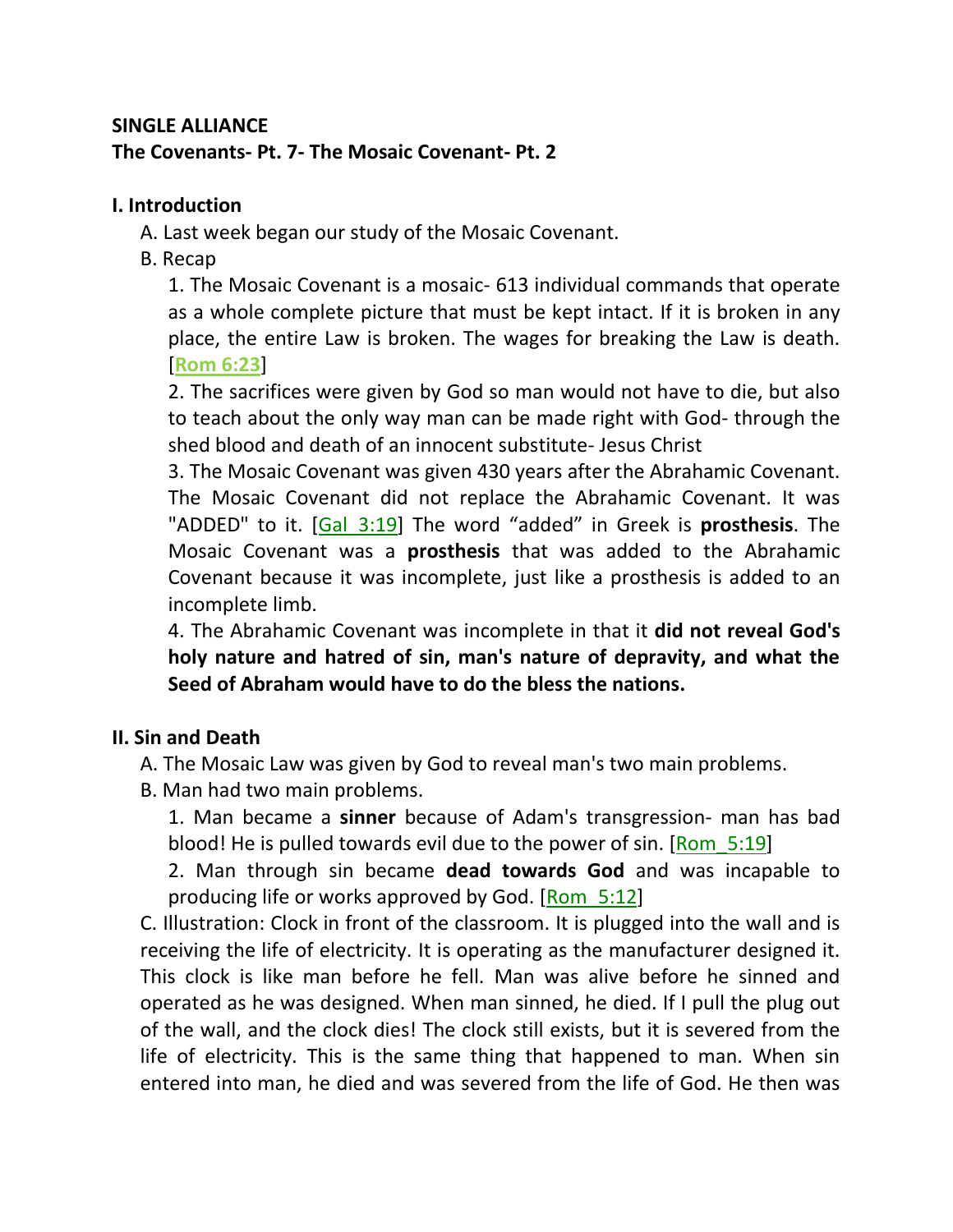incapable to produce life or do works that God approves. He can only produce dead works. [**Heb. 6:1, 9:14**]

D. Without the Mosaic Covenant man could not see these two problems! He was a sinner and was dead towards God. Man needed righteousness and life. Before the Law was given man thought they could produce righteousness by their own works- [Deu\_6:24-25**]**. Man thought they could produce life by their own works- [Lev 18:5]

E. The Law revealed **A LAW OF SIN** working in man- the tendency to rebel and do evil. The Law revealed this law of sin in man. This revealed to man he was a sinner [rebel] in need of righteousness.

F. The Law also revealed **A LAW OF DEATH** working in man- the inability to produce righteousness and life. The Law revealed this law of death in man and his need for God's life. Death is not a ceasing to exist, but a severing from life and the ability to produce righteousness and life and to function as God designed.

G.  $[Rom 7:15-24]$ - The Law revealed to Paul the law of sin and death working in his flesh and the need for Christ to free Him!

- Rom 7:14 For we know that the law is spiritual, but I am carnal, sold under sin. [**LAW OF SIN**]
- Rom 7:15 For what I am doing, I do not understand. [**THE LAW OF SIN**] For what I will to do, that I do not practice; [**THE LAW OF DEATH**] but what I hate, that I do. [**THE LAW OF SIN**]
- Rom 7:16 If, then, I do what I will not to do [**LAW OF SIN**], I agree with the law that *it is* good.
- Rom 7:17 But now, *it is* no longer I who do it, but sin that dwells in me. [**LAW OF SIN**]
- Rom 7:18 For I know that in me (that is, in my flesh) nothing good dwells; for to will is present with me, but *how* to perform what is good I do not find. [**THE LAW OF DEATH**]
- Rom 7:19 For the good that I will *to do,* I do not do; [**THE LAW OF DEATH**] but the evil I will not *to do,* that I practice. [**THE LAW OF SIN**]
- Rom 7:20 Now if I do what I will not *to do,* it is no longer I who do it, but sin that dwells in me. [**LAW OF SIN**]
- Rom 7:21 I find then a law, that evil is present with me, the one who wills to do good. [**LAW OF SIN AND DEATH**]
- Rom 7:22 For I delight in the law of God according to the inward man. [**LAW OF DEATH**]